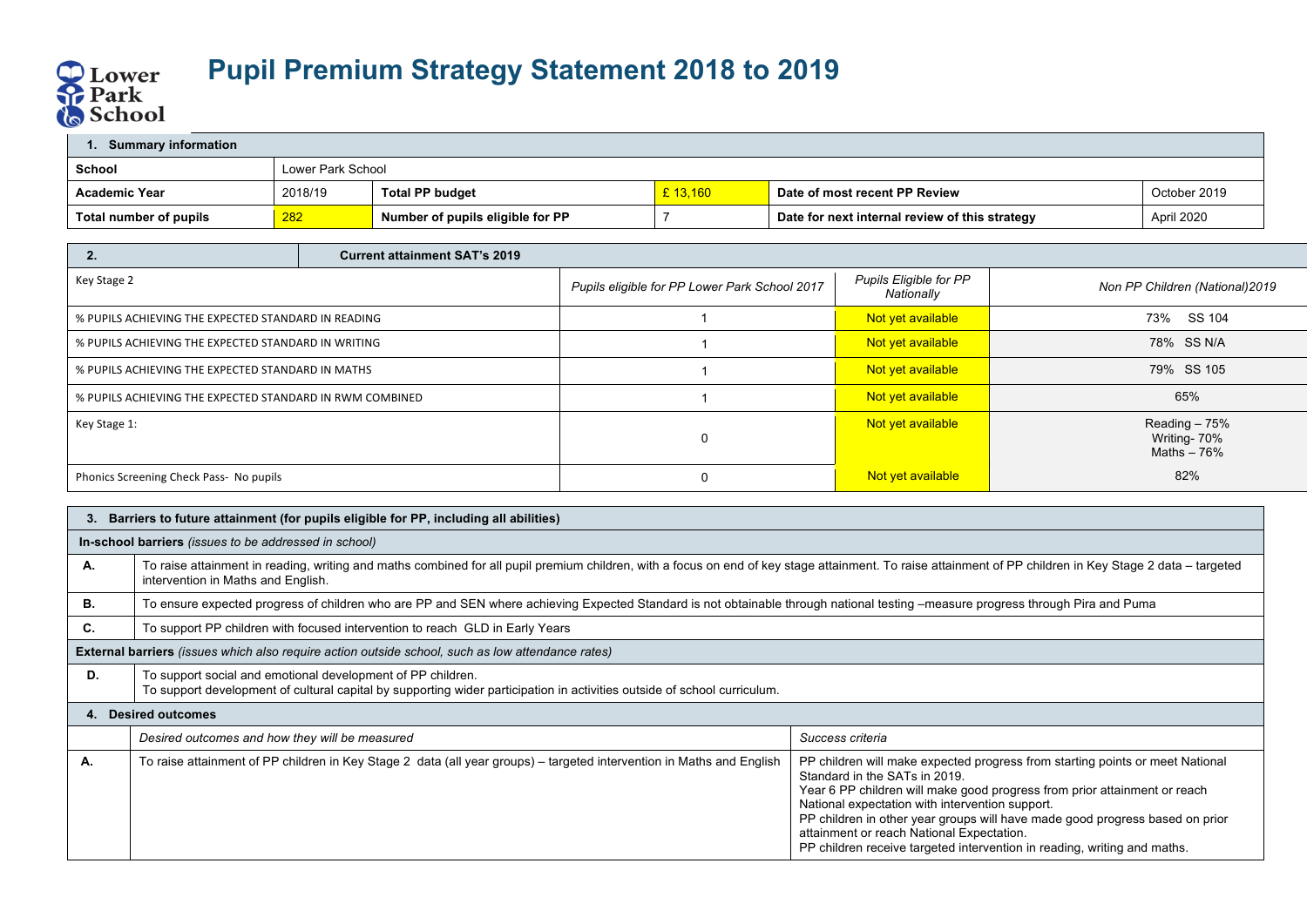|    |                                                                                                                                                | PP children will achieve expected standard in the Key 2 assessments or make<br>good progress from prior attainment in EYFS                                                                                                                                                                                      |
|----|------------------------------------------------------------------------------------------------------------------------------------------------|-----------------------------------------------------------------------------------------------------------------------------------------------------------------------------------------------------------------------------------------------------------------------------------------------------------------|
| В. | To ensure expected progress of children who are PP and SEN where achieving National Standards measure<br>progress through Pira and Puma tests. | Clear progress of PP children with SEND will be evident through the use of PIRA<br>and PUMA test. Staff will feel confident in delivering these tests.                                                                                                                                                          |
| C. | To support PP children with focused intervention to reach GLD in Early Years.                                                                  | EYFS PP children will achieve GLD or make expected progress from baseline<br>starting point.                                                                                                                                                                                                                    |
| D. | To support PP children with social and emotional barriers to learning.                                                                         | PP children across the school will receive support with Emotionally Healthy<br>Schools and Tools for Schools Interventions.<br>PP children will have strategies to support them socially and emotionally.<br>Parents of PP to receive support and strategies for managing social and emotional<br>difficulties. |

| 5. Planned expenditure: £12, 597                                                                                                                                                          |                                                                                                                                                       |                                                                                                                                                                                                                                                                                                                                                                                                                                                                                                                                                      |                                                                                                                                                                                                                                                                                                                                                                                      |                   |                                         |
|-------------------------------------------------------------------------------------------------------------------------------------------------------------------------------------------|-------------------------------------------------------------------------------------------------------------------------------------------------------|------------------------------------------------------------------------------------------------------------------------------------------------------------------------------------------------------------------------------------------------------------------------------------------------------------------------------------------------------------------------------------------------------------------------------------------------------------------------------------------------------------------------------------------------------|--------------------------------------------------------------------------------------------------------------------------------------------------------------------------------------------------------------------------------------------------------------------------------------------------------------------------------------------------------------------------------------|-------------------|-----------------------------------------|
| Academic year                                                                                                                                                                             | 2019/2020                                                                                                                                             |                                                                                                                                                                                                                                                                                                                                                                                                                                                                                                                                                      |                                                                                                                                                                                                                                                                                                                                                                                      |                   |                                         |
|                                                                                                                                                                                           |                                                                                                                                                       | The three headings below enable schools to demonstrate how they are using the pupil premium to improve classroom pedagogy, provide targeted support and support whole school strategies.                                                                                                                                                                                                                                                                                                                                                             |                                                                                                                                                                                                                                                                                                                                                                                      |                   |                                         |
| Quality of teaching for all                                                                                                                                                               |                                                                                                                                                       |                                                                                                                                                                                                                                                                                                                                                                                                                                                                                                                                                      |                                                                                                                                                                                                                                                                                                                                                                                      |                   |                                         |
| <b>Desired outcome</b>                                                                                                                                                                    | Chosen action /<br>approach                                                                                                                           | What is the evidence and rationale for this<br>choice?                                                                                                                                                                                                                                                                                                                                                                                                                                                                                               | How will you ensure it is implemented<br>well?                                                                                                                                                                                                                                                                                                                                       | <b>Staff lead</b> | When will you review<br>implementation? |
| A. To raise attainment of PP<br>children in Key Stage 2 (Year Six)<br>data - targeted intervention in<br>Maths and English                                                                | To support PP children<br>through the use of<br>Booster support. 1:1 in<br>Maths and English.                                                         | Historical track record of raising outcomes for PP<br>children in KS2. Eg 2017 - 100% of Key stage 2<br>children achieved expected standard or above and<br>more than expected progress with this support.<br>In 2018, one PP, who did not make expected<br>standard but did make more than expected<br>progress.<br>Providing small group work for pupils entitled to PP<br>funding with an experienced teacher, focussing<br>on overcoming gaps in learning to help them make<br>improved progress and to raise their standards of<br>achievement. | Careful timetabling of intervention targeted<br>at PP children.<br>TAs to run intervention groups in morning<br>assembly and afternoon sessions following<br>the CODE intervention, IDL and RM<br>Maths.<br>Teaching assistant and teacher to work<br>1:1 to ensure progress of PP children,<br>measurable in the delivery of the PIRA and<br>PUMA tests termly to measure progress. | JJ                | <b>Half Termly</b>                      |
| B. To ensure expected progress of<br>children who are PP and SEN<br>where achieving National<br>Standard is unobtainable (pupils)<br>in -measure progress through<br>Pira and Puma tests. | To implement the termly<br>use of PIRA and PUMA<br>assessments for those<br>PP children on the SEN<br>register as an accurate<br>measure of progress. | Recommended by Cheshire East SEND team as<br>effective assessment approach. Useful for<br>monitoring the impact of interventions for PP<br>pupils.                                                                                                                                                                                                                                                                                                                                                                                                   | Ensure teachers are aware of which PP<br>children are also SEN. Ensure they are<br>familiar in how to use the PIRA and PUMA<br>assessments to measure progress -<br>supported by SENCO                                                                                                                                                                                               | JJ                | <b>Half Termly</b>                      |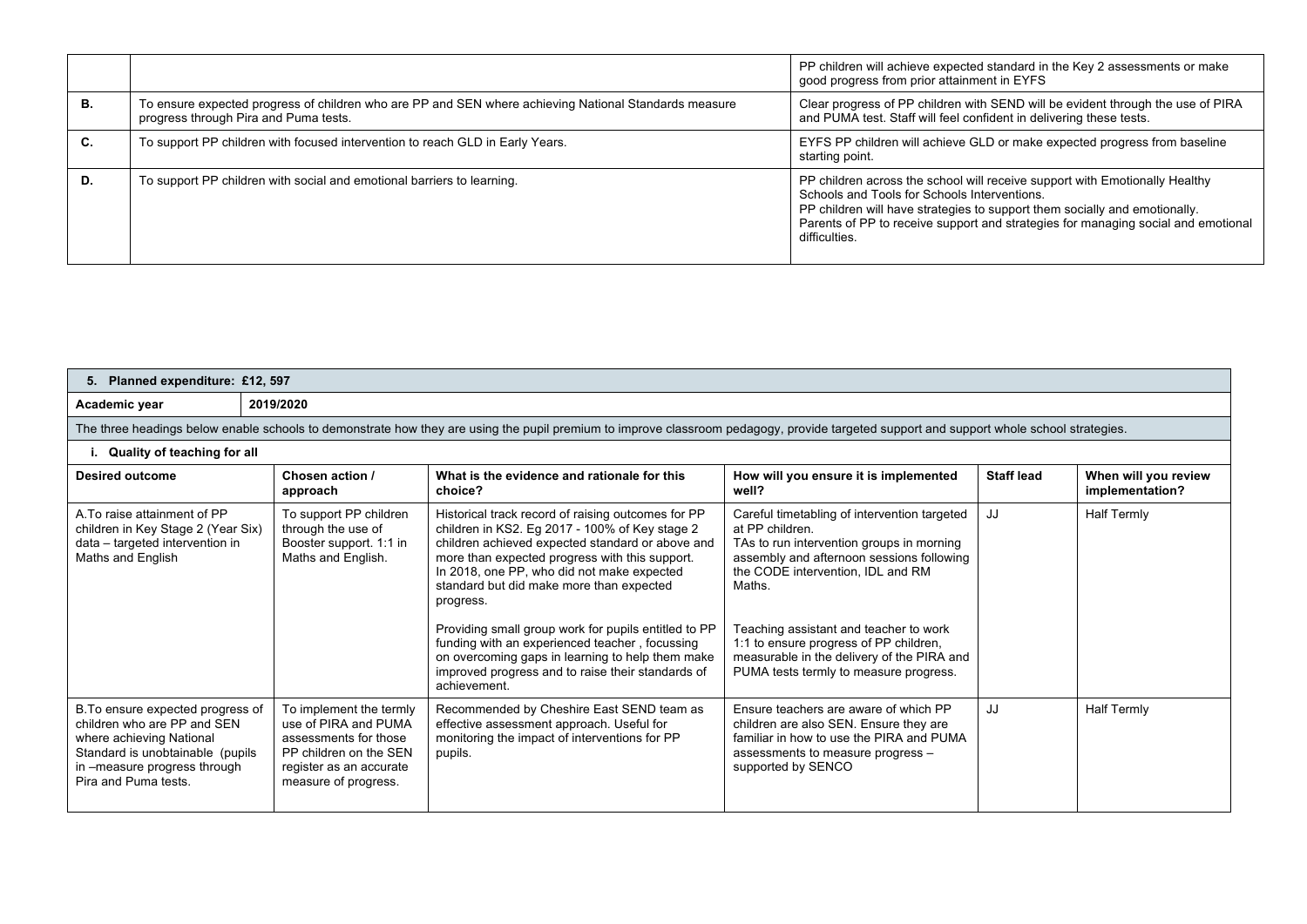| C. To support PP children with<br>No PP EYFS children,<br>focused intervention to reach<br>this year.<br>GLD in Early Years and in<br>Three pupils in Year one<br>Phonics.<br>so support phonics with<br>the intent that all will<br>pass the end of year |                                                                                                                                                       | screening.                                                                     | Evidence shows early intervention diminishes the<br>difference before the gap begins to widen as the<br>child progress through the school.                                                                                     | EYFS lead to ensure intervention is<br>targeted at PP children in the EYFS<br>setting.                                                                                                              | EC                         | Termly                                  |
|-----------------------------------------------------------------------------------------------------------------------------------------------------------------------------------------------------------------------------------------------------------|-------------------------------------------------------------------------------------------------------------------------------------------------------|--------------------------------------------------------------------------------|--------------------------------------------------------------------------------------------------------------------------------------------------------------------------------------------------------------------------------|-----------------------------------------------------------------------------------------------------------------------------------------------------------------------------------------------------|----------------------------|-----------------------------------------|
| D. To support PP children with<br>social and emotional barriers to<br>Schools.<br>learning                                                                                                                                                                |                                                                                                                                                       | <b>Emotionally Healthy</b><br>Schools/ Tools for                               | Evidence shows schools that work on improving<br>Emotional Literacy have less need to resort to<br>sanctions and punishments to try to 'manage'<br>behaviour.                                                                  | Whole staff training<br>Educating children in resiliency and CBT<br>approaches to managing social and<br>emotional literacy.<br>Weekly 'touch base' support for PP pupils.                          | JJ /KB                     | <b>Half Termly</b>                      |
|                                                                                                                                                                                                                                                           |                                                                                                                                                       |                                                                                |                                                                                                                                                                                                                                |                                                                                                                                                                                                     | <b>Total Budgeted cost</b> | £5,650                                  |
| ii. Targeted support                                                                                                                                                                                                                                      |                                                                                                                                                       |                                                                                |                                                                                                                                                                                                                                |                                                                                                                                                                                                     |                            |                                         |
| <b>Desired outcome</b>                                                                                                                                                                                                                                    |                                                                                                                                                       | Chosen action/approach                                                         | What is the evidence and rationale for this<br>choice?                                                                                                                                                                         | How will you ensure it is implemented<br>well?                                                                                                                                                      | <b>Staff lead</b>          | When will you review<br>implementation? |
| A. To raise attainment of PP<br>children in Key Stage 1 data<br>- targeted intervention in<br>maths and English                                                                                                                                           | To support PP children in Year<br>One through the use of CODE<br>intervention and new Rising<br><b>Stars Maths intervention</b><br>programme.         |                                                                                | PP in 2017 Key Stage 1 SATS reached National<br>expectation. No PP took Sat's in 2018.                                                                                                                                         | Careful timetabling of intervention targeted<br>at PP children.<br>TAs to run intervention groups in morning<br>sessions and assembly sessions following<br>the CODE intervention and Rising Stars. | <b>EC</b>                  | <b>Half Termly</b>                      |
| B.To evidence expected<br>progress of children who are<br>PP and SEN where<br>achieving National Standard<br>is unobtainable -measure<br>progress through Pira and<br>Puma tests                                                                          | To implement the termly use<br>of PIRA and PUMA<br>assessments for those PP<br>children on the SEN register<br>as an accurate measure of<br>progress. |                                                                                | Recommended by Cheshire East SEND team as<br>effective assessment approach.                                                                                                                                                    | Ensure they are familiar in how to use the<br>PIRA and PUMA assessments to measure<br>progress - supported by SENCO.                                                                                | JJ                         | Termly                                  |
| C. To support PP children<br>with focused intervention to<br>reach GLD in Early Years                                                                                                                                                                     |                                                                                                                                                       | To target PP Year One pupils<br>to make at least expected<br>progress from ELG | Evidence shows early intervention diminishes the<br>difference before the gap begins to widen as the<br>child progress through the school.                                                                                     | Small group phonics sessions to support<br>PP children.                                                                                                                                             | EC                         | <b>Half Termly</b>                      |
| Total budgeted cost                                                                                                                                                                                                                                       |                                                                                                                                                       |                                                                                |                                                                                                                                                                                                                                |                                                                                                                                                                                                     | £ £2800                    |                                         |
| iii. Other approaches                                                                                                                                                                                                                                     |                                                                                                                                                       |                                                                                |                                                                                                                                                                                                                                |                                                                                                                                                                                                     |                            |                                         |
| <b>Desired outcome</b>                                                                                                                                                                                                                                    |                                                                                                                                                       | Chosen action/approach                                                         | What is the evidence and rationale for this<br>choice?                                                                                                                                                                         | How will you ensure it is implemented<br>well?                                                                                                                                                      | <b>Staff lead</b>          | When will you review<br>implementation? |
| D. To support PP children<br>with social and emotional<br>barriers to learning                                                                                                                                                                            | behaviour                                                                                                                                             | Restorative approach to                                                        | Evidence shows schools that work restoratively<br>find that relationships are stronger and learning is<br>more effective, and so there is less need to resort<br>to sanctions and punishments to try to 'manage'<br>behaviour. | Whole staff training<br>Educating children in the Practical<br>Approaches to managing feelings through<br>KB and JJ to attend Mental Health First<br>Aid training.                                  | JJ                         | Termly                                  |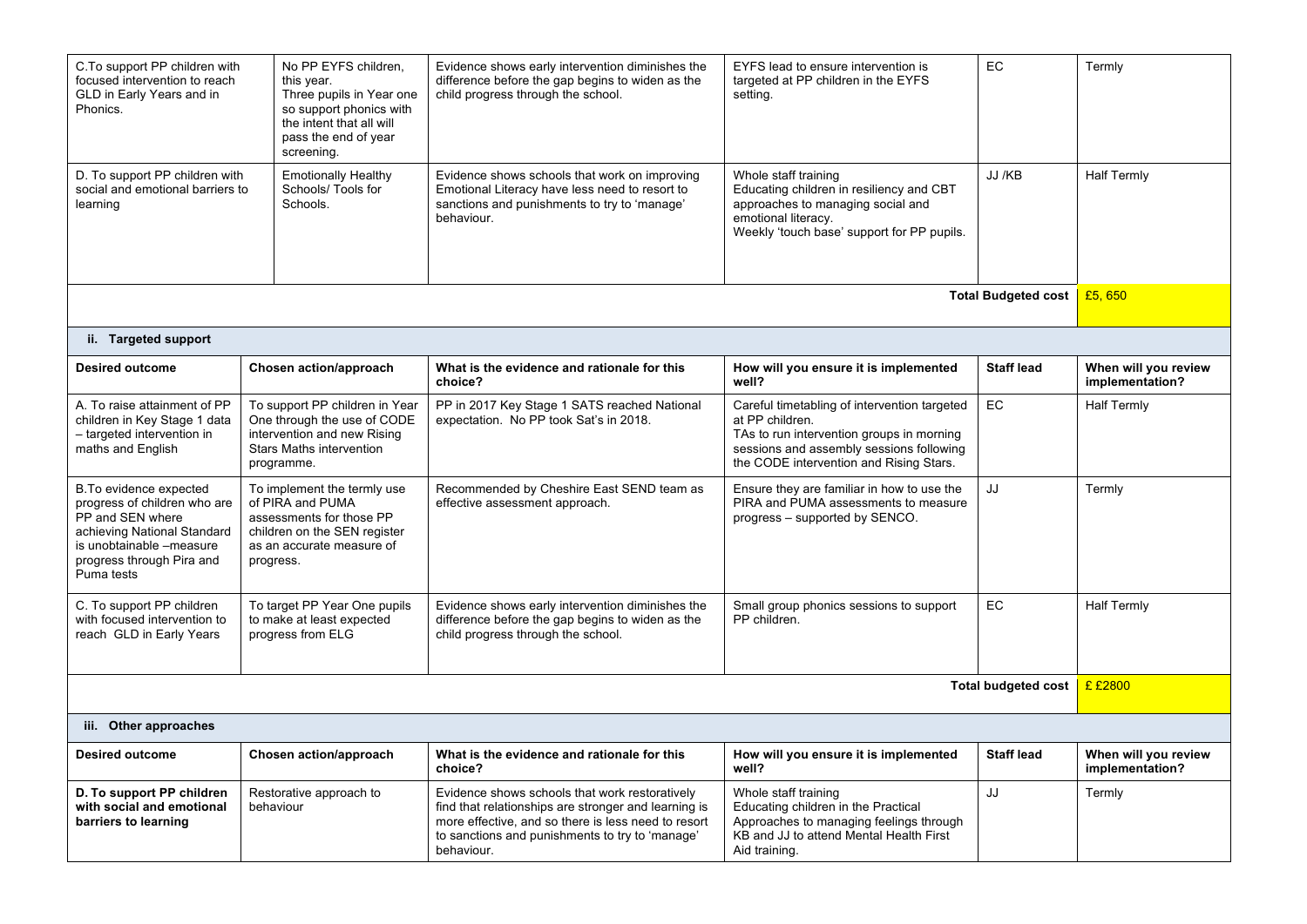| D. To support PP children<br>with social and emotional<br>barriers to learning                             | Social stories                                                                                                        | Social stories help children to understand<br>situations they may find difficult or to help children<br>understand what will happen in a new social<br>situation or how they could have behaved<br>differently in certain situations. | SEND co to support staff in understanding<br>of social Stories.<br>KB to co-deliver with Tools for Schools as<br>training for in-house delivery.<br>1:1 social stories | JJ/KB                      | Half termly |
|------------------------------------------------------------------------------------------------------------|-----------------------------------------------------------------------------------------------------------------------|---------------------------------------------------------------------------------------------------------------------------------------------------------------------------------------------------------------------------------------|------------------------------------------------------------------------------------------------------------------------------------------------------------------------|----------------------------|-------------|
| D To support PP children<br>with social and emotional<br>barriers to learning with<br>assigned key worker. | <b>Bubble Room</b>                                                                                                    | PP Pupils to have established Key Worker, who is<br>regularly available for ensuring continuity of social<br>and emotional coaching.                                                                                                  | Lunchtime supervision of Bubble Room by<br>teacher/ PP TA<br>Lego Therapy<br>Swimming changing supervision<br>1:1                                                      | JJ/KB                      | Weekly      |
| D To support enrichment<br>activities for PP children.                                                     | Tennis lessons, music tuition,<br>panto, school day trips,<br>residential visits, yoga, African<br>drumming workshop. | To ensure full inclusion for PP children in<br>enrichment activities.<br>Discussion with parents about support available.<br>Office staff to ensure payments are made from PP<br>fund.                                                | As and when needed.                                                                                                                                                    | IC/FP                      |             |
|                                                                                                            |                                                                                                                       |                                                                                                                                                                                                                                       |                                                                                                                                                                        | <b>Total budgeted cost</b> | £4.284      |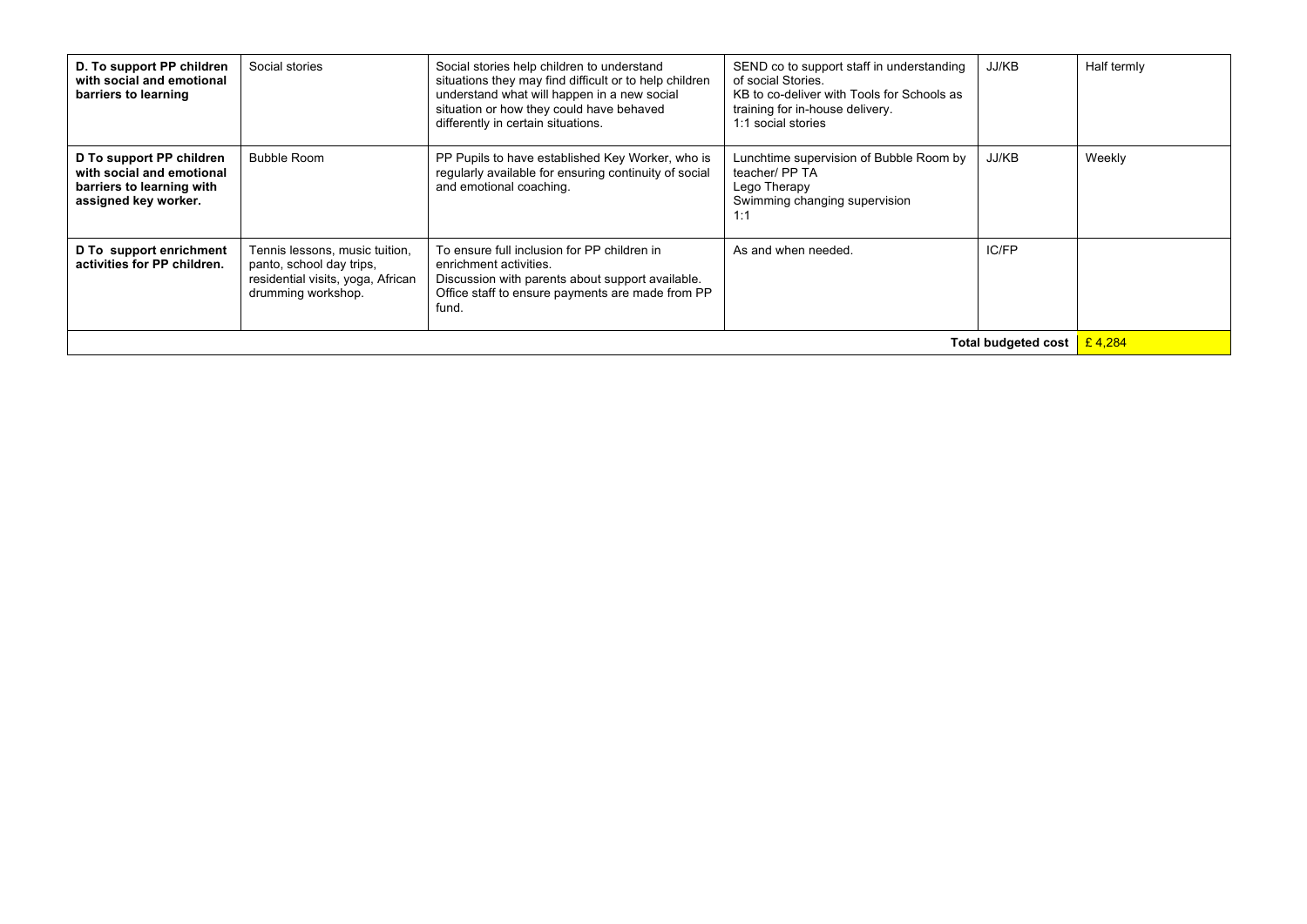| 6. Review of expenditure. Received: £13,160                                                                                                                                                     |                                                                                                                                                                                                 |                                                                                                                                                                                                                                                                                                                                                                                                                                                                                      |                                                                                                                                          |                        |                                                                                                                                                                                                                                                                                                                                                                                                                                                                             |                                                                                                                 |
|-------------------------------------------------------------------------------------------------------------------------------------------------------------------------------------------------|-------------------------------------------------------------------------------------------------------------------------------------------------------------------------------------------------|--------------------------------------------------------------------------------------------------------------------------------------------------------------------------------------------------------------------------------------------------------------------------------------------------------------------------------------------------------------------------------------------------------------------------------------------------------------------------------------|------------------------------------------------------------------------------------------------------------------------------------------|------------------------|-----------------------------------------------------------------------------------------------------------------------------------------------------------------------------------------------------------------------------------------------------------------------------------------------------------------------------------------------------------------------------------------------------------------------------------------------------------------------------|-----------------------------------------------------------------------------------------------------------------|
| <b>Previous Academic Year</b>                                                                                                                                                                   |                                                                                                                                                                                                 | 2018/2019                                                                                                                                                                                                                                                                                                                                                                                                                                                                            |                                                                                                                                          |                        |                                                                                                                                                                                                                                                                                                                                                                                                                                                                             |                                                                                                                 |
| i. Quality of teaching for all                                                                                                                                                                  |                                                                                                                                                                                                 |                                                                                                                                                                                                                                                                                                                                                                                                                                                                                      |                                                                                                                                          |                        |                                                                                                                                                                                                                                                                                                                                                                                                                                                                             |                                                                                                                 |
| <b>Desired outcome</b>                                                                                                                                                                          | <b>Chosen action/approach</b>                                                                                                                                                                   |                                                                                                                                                                                                                                                                                                                                                                                                                                                                                      | <b>Estimated impact:</b><br>Did you meet the<br>success criteria?<br>Include impact on<br>pupils not eligible for<br>PP, if appropriate. |                        | <b>Lessons learned</b><br>(and whether you will continue with<br>this approach)                                                                                                                                                                                                                                                                                                                                                                                             | Cost:                                                                                                           |
| A. To raise attainment in<br>Reading, writing and<br>maths combined for all<br>pupil premium children,<br>with a focus on end of key<br>stage attainment or<br>progress from starting<br>points |                                                                                                                                                                                                 | To embed a framework to maximise outcomes for all children in<br>reading, writing and maths combined from their individual starting<br>points resulting in an increase from 71% to 75% RWM combined.                                                                                                                                                                                                                                                                                 | KS2 One PP, who pupil<br>made above expected<br>progress in reading and<br>maths in KS2 Sat's.                                           |                        | KS1 Approach to be continued.<br>KS2 Approach to continue - targeted support<br>in booster groups to support PP children with J<br>Jones.<br>Careful timetabling of intervention has been<br>targeted at PP children.<br>With intervention and support, the one PP<br>Pupil made above expected progress in<br>reading and maths in KS2 Sat's.<br>PP children in other year groups have made<br>good progress based on prior attainment or<br>reached National Expectation. | £4939 (UKS2)<br>£4600 (TA<br><b>LKS2 and</b><br><b>KS1)</b><br>£570.37<br>(Resources to<br>support<br>Learning) |
| <b>B.</b> To diminish the<br>difference in attainment<br>between pupil premium<br>attainment and other<br>children                                                                              | to support PP children.<br>-highly focused lesson design with sharp objectives<br>learning<br>-high levels of interaction for all pupils<br>learning and work independently<br>motivate pupils. | Use known effective strategies in whole class quality first teaching<br>-high demands of pupil involvement and engagement with their<br>-appropriate use of teacher questioning, modelling and explaining<br>-an emphasis on learning through dialogue, with regular<br>opportunities for pupils to talk both individually and in groups<br>-an expectation that pupils will accept responsibility for their own<br>-regular use of encouragement and authentic praise to engage and | $Met - in class support is$<br>highly effective.                                                                                         |                        | Approach to continue.                                                                                                                                                                                                                                                                                                                                                                                                                                                       |                                                                                                                 |
| ii. Targeted support                                                                                                                                                                            |                                                                                                                                                                                                 |                                                                                                                                                                                                                                                                                                                                                                                                                                                                                      |                                                                                                                                          |                        |                                                                                                                                                                                                                                                                                                                                                                                                                                                                             |                                                                                                                 |
| <b>Desired outcome</b>                                                                                                                                                                          | <b>Chosen</b><br>action/approach                                                                                                                                                                | Estimated impact: Did you meet the<br>success criteria? Include impact on<br>pupils not eligible for PP, if appropriate.                                                                                                                                                                                                                                                                                                                                                             |                                                                                                                                          | <b>Lessons learned</b> | (and whether you will continue with this approach)                                                                                                                                                                                                                                                                                                                                                                                                                          |                                                                                                                 |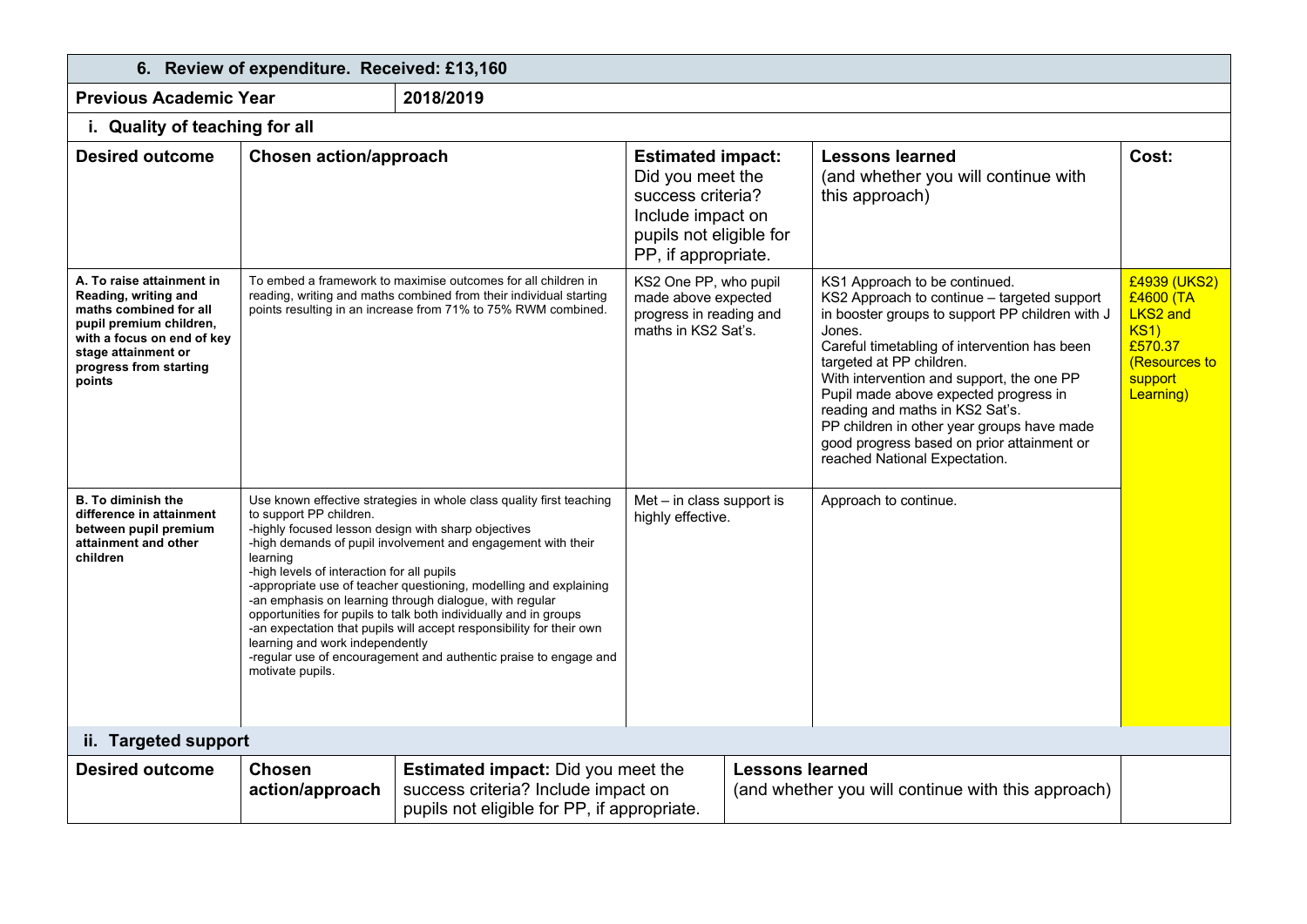| C. To support PP children<br>with focused intervention<br>to reach the national<br>standards in phonic<br>screening check | Small group phonics<br>sessions to support PP<br>children.<br>Small groups phonics<br>sessions to continue to<br>support children who did<br>not reach phonics<br>expected standard for<br>year. | All PP pupils were in line with exp standard in<br>phonics by the end of Reception.                                               | Met - approach of small group phonics sets and CODE<br>intervention to continue.<br>TAs run intervention groups in morning assembly and<br>afternoon sessions following the CODE intervention, IDL and<br>RM Maths.<br>TA support needs to continue.<br>KS1 Pupil Premium pupil achieved exp standard in Reading,<br>Writing and Maths.                                                                                                                                                                                                                  | £ 600 (Code<br>and Maths<br>intervention)                           |
|---------------------------------------------------------------------------------------------------------------------------|--------------------------------------------------------------------------------------------------------------------------------------------------------------------------------------------------|-----------------------------------------------------------------------------------------------------------------------------------|----------------------------------------------------------------------------------------------------------------------------------------------------------------------------------------------------------------------------------------------------------------------------------------------------------------------------------------------------------------------------------------------------------------------------------------------------------------------------------------------------------------------------------------------------------|---------------------------------------------------------------------|
| iii. Other approaches                                                                                                     |                                                                                                                                                                                                  |                                                                                                                                   |                                                                                                                                                                                                                                                                                                                                                                                                                                                                                                                                                          |                                                                     |
| <b>Desired outcome</b>                                                                                                    | <b>Chosen</b><br>action/approach                                                                                                                                                                 | <b>Estimated impact:</b> Did you meet the<br>success criteria? Include impact on<br>pupils not eligible for PP, if appropriate.   | <b>Lessons learned</b><br>(and whether you will continue with this approach)                                                                                                                                                                                                                                                                                                                                                                                                                                                                             | Cost                                                                |
| D. To support PP children<br>with social and emotional<br>barriers to learning                                            | Restorative approach to<br>behaviour                                                                                                                                                             | Restorative approach to continue to be<br>embedded.<br>Lanyards include the restorative questions<br>Restorative Pack introduced. | Training received by Jen Hoe from, 'Happy Kids'<br>Parents of PP to receive support and strategies for managing<br>social and emotional difficulties though a parent workshop on<br>using mindfulness in school and at home. Another workshop<br>has been requested.                                                                                                                                                                                                                                                                                     | £1200<br>(Counselling)<br>£306<br><b>(Bubble Room</b><br>resources) |
| D. To support PP children<br>with social and emotional<br>barriers to learning                                            | Social stories                                                                                                                                                                                   | Used with PP children in support groups                                                                                           | Approach to be continue and to be developed further. Cool<br>Connectives and resiliency Bucket courses from Cheshire<br>East, Emotionally Healthy Schools' have successfully been<br>implemented. Co- delivered in the first instance and delivered<br>' in house' by TA<br>PP children across the school have received support with<br>Emotionally Healthy Schools and Tools for Schools<br>Interventions.<br>PP children have been taught strategies to support them<br>socially and emotionally.<br>Whole School training with, 'Happy Kids' schools. | £1000 (TA)                                                          |